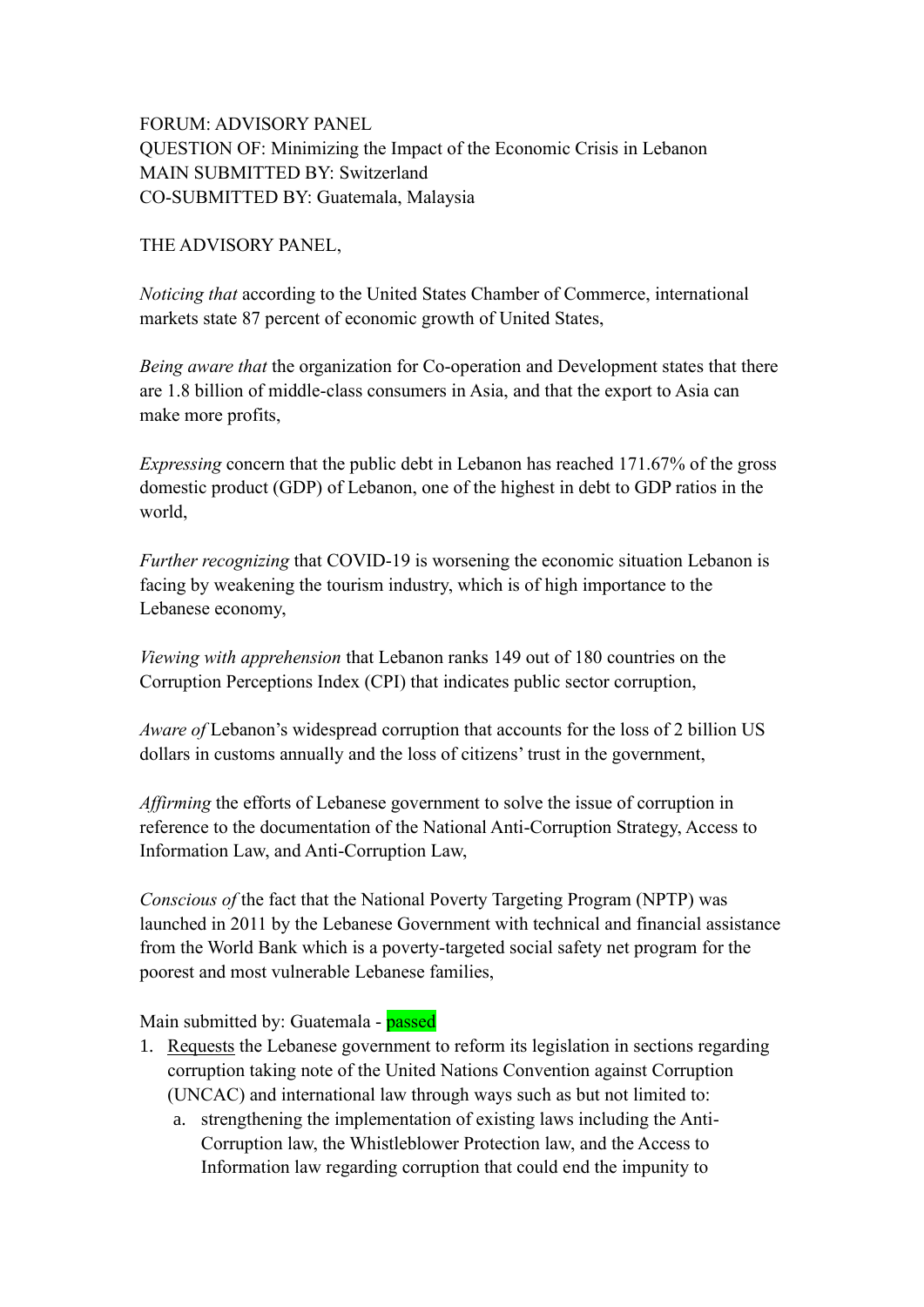corruption crisis among the public officials by:

- i. making the related documents of corruption laws widely accessible to the public,
- ii. ensuring that the steps of punishment to corrupted officials are transparent and accessible in order to end the exceptions,
- b. suggesting drafting laws that support preventing corruption through transparent transaction processes and the quick investigation of irregularities,
- c. requesting external auditing of relevant departments and branches of the Lebanese government by relevant UNOs with a focus on corruption if correct measures are not explicitly executed or if Lebanon falls into a deeper crisis in spite of visible effort;
- d. enacting more laws that ensure the judiciary branch its independence and capacity for its forensic investigations of the legislative and executive branch;

## Main submitted by: Guatemala - passed

- 2. Recommends the creation of the governmental financial department screened by selected publics, companies, and governmental officials which deals with the assurance of the balance of payments, currency crisis, public finance, flow of money used in social welfares through ways such as but not limited to:
	- a. creating the Lebanese Anti-Corruption Council supported from the United Nations Office on Drugs and Crime (UNODC) through such as but not limited to:
		- i. handling and further investigating all reports of alleged corruption from citizens and government officials,
		- ii. releasing a publicly-available quarterly report of corruption in all levels of the Lebanese government through meetings regarding reports to current situation,
		- iii. documenting the transparent report constantly of the governmental finance management and exact usage of government budget including foreign investments, taxations, pensions, donations,
		- iv. gathering evidence for that may be relevant for the removal from office and prosecution of possible corrupt officials in Lebanese courts,
	- b. providing extensive reports of the political figures and governmental officials involved in corruption when evidence collected by the department shows the illegal action by:
		- i. dismissal of duties as soon as the individual's action is clear,
		- ii. levy a fine of \$10,000 for the corruption in addition to paying back the corrupted money to the government through the department,
	- c. improving the use of investments based on the records of money transfer which would help the government to solve the fundamental financial crisis by minimizing the unnecessary budget used;

Main submitted by: Guatemala - **passed**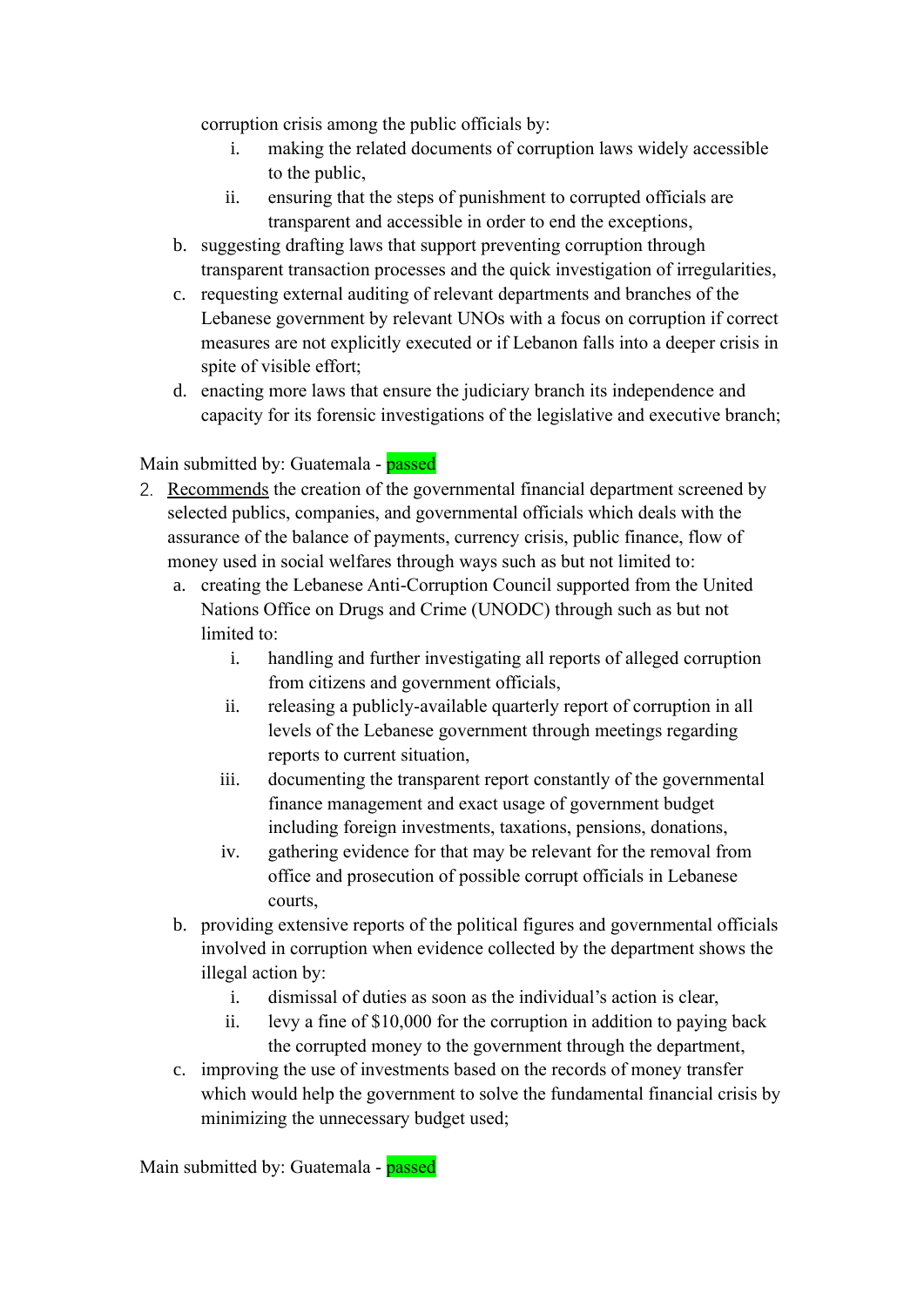- 3. Strongly suggests the Lebanese government to introduce a concrete economic plan incentivizing foreign investments and domestic entrepreneurship to be completed by the end of 2030 with measures including but not limited to:
	- a. once the inflation rate settles in at an acceptable value, suggest to lower interest rate to increase aggregate demand and to encourage borrowing and entrepreneurship,
	- b. advices closely documenting major economic indicators such as:
		- i. real and nominal GDP and growth,
		- ii. inflation rate and foreign exchange rates of the Lebanese Pound,
		- iii. national debt and hopefully reduction,
	- c. suggests fiscally conservative economic policy to be achievable without hampering growth significantly to limit the rate at which the country's public debt is growing, through increasing overall individual and companies' tax rates,
	- d. recommends the government to invest in diverse economic sectors such as quaternary and quinary sector;

Main submitted by: Switzerland - passed

- 4. Requests the improvement in generating more incomes, develop tax reforms regardless the implement due to vested interest, patronage and illegal relationship between legislators and wealthy people through ways such as but not limited to:
	- a. government considers increasing the personal income of citizens in Lebanon through ways such as creating more jobs for individuals to have opportunities to find respective income through ways such as but not limited to:
		- i. enlarge the job market in Lebanon with exact thorough market information and statistics collected by National Employment Office (NEO),
		- ii. introduce incentives for business to register the employees,
		- iii. revise and enforce the outdated labor laws, as well as laws related to employment of foreigners,
	- b. provide better career guidance to the young people regarding different jobs to encourage the young people to work in Lebanon through ways such as:
		- i. provision of internship and training opportunities for the young people to experience variety of jobs,
		- ii. provision of career guidance systemically along with education for awareness of different jobs in Lebanon,
	- c. calls upon the house to support Lebanon to develop fiscal rules to distort incentives reformed through ways such as but not limited to:
		- i. introduce the fiscal rules that give pressure to the country and individuals when the economy is overspend,
		- ii. consider limiting taxes to individuals for greater income through the development of fiscal rules;
	- d. introduce incentives for medium and small-sized enterprises that are evaluated as a proper business called three-year project to support financially by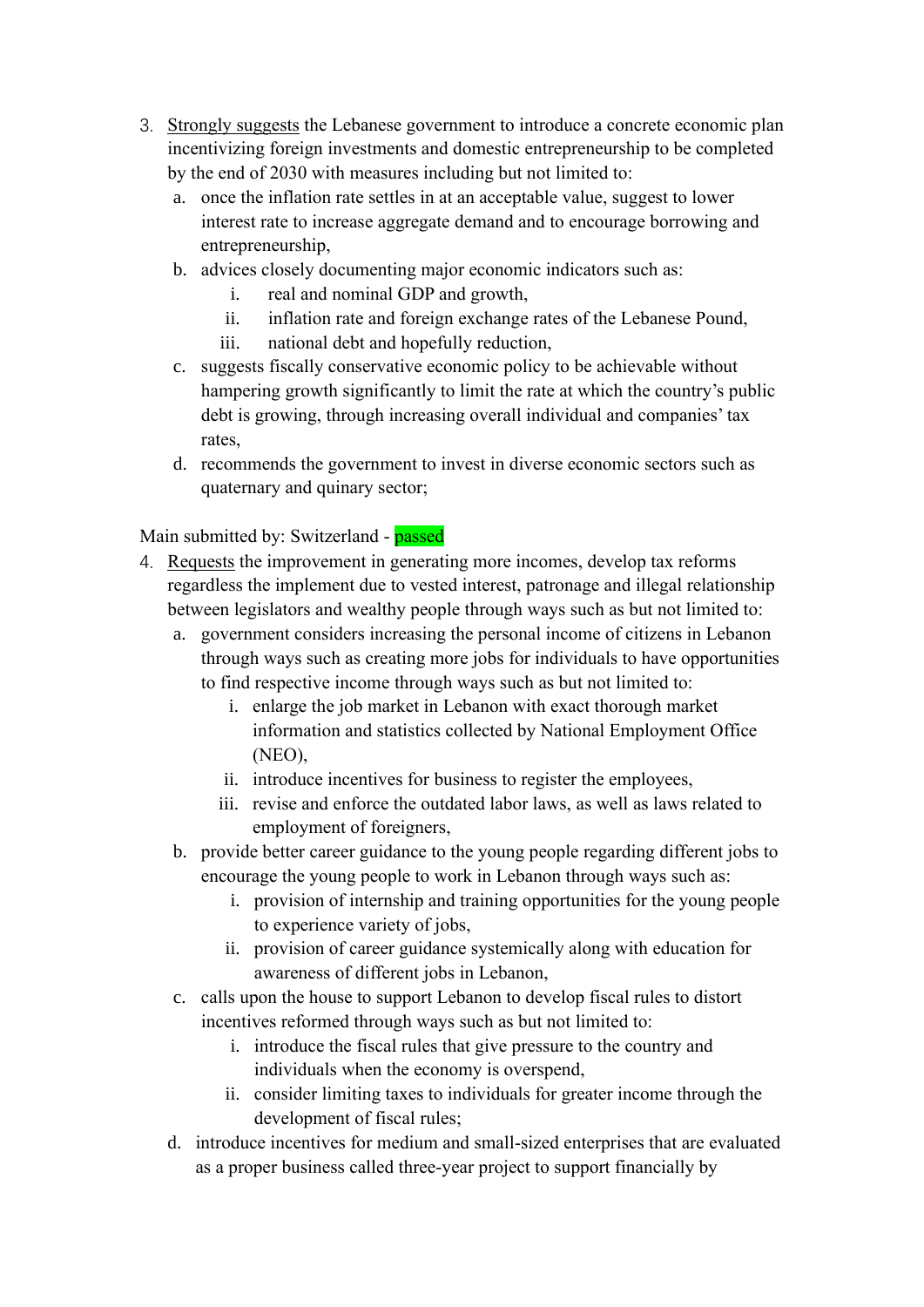government to recruit the employees

- i. subsidize them annually for three years
- ii. rates the business with transparency, prospect, fairness, and economic value
- iii. subsidize them annually for two years and if the business has the conspicuous progress which is having stable income by recruits after the three-years policy has done in order, provide them two additional years

Main submitted by: Switzerland - passed

- 5. Strongly requests the Lebanese government to allocate the investment in education so that people understands the seriousness of the economic collapse and that it works as a long term solution to economic crisis in Lebanon in ways such as but not limited to:
	- a. share critical information on social media and Social Networking Services of the government to ensure that more people can easily see with the contents including,
		- i. accurate status and data organized clearly regarding the economy crisis including funding loss and improvement,
		- ii. introducing solutions that individuals are able to participate and make changes to better improve the economic crisis of the country,
	- b. hold political campaigns for individuals to participate and alarm the politicians and bankers to be aware of the problem, as well as agree on scale of the vast losses and the areas of focus,
	- c. develop a new curriculum based on the sector priorities and market needs, especially for education regarding specialties through such ways but not limited to:
		- i. introduce career orientation through ways of creating national career orientation center,
		- ii. introduce more licensing system and education for specialists;

Main submitted by: Switzerland - **passed** 

- 6. Urges the government to make quick decisions for preventing further collapse on economy by having stalled talks with International Monetary Fund (IMF), and developing the electricity sector through ways such as but not limited to:
	- a. promote communication with the IMF through ways such as but not limited to:
		- i. highly recommend policy regarding building labor market institutions, supporting workers for equality, freedom and protection,
		- ii. support the Lebanon government to build a foundation for funds for health and education,
		- iii. support restructuring negotiation between Lebanon and its private creditors in a collective effort to bring the country's debt back to a sustainable level,